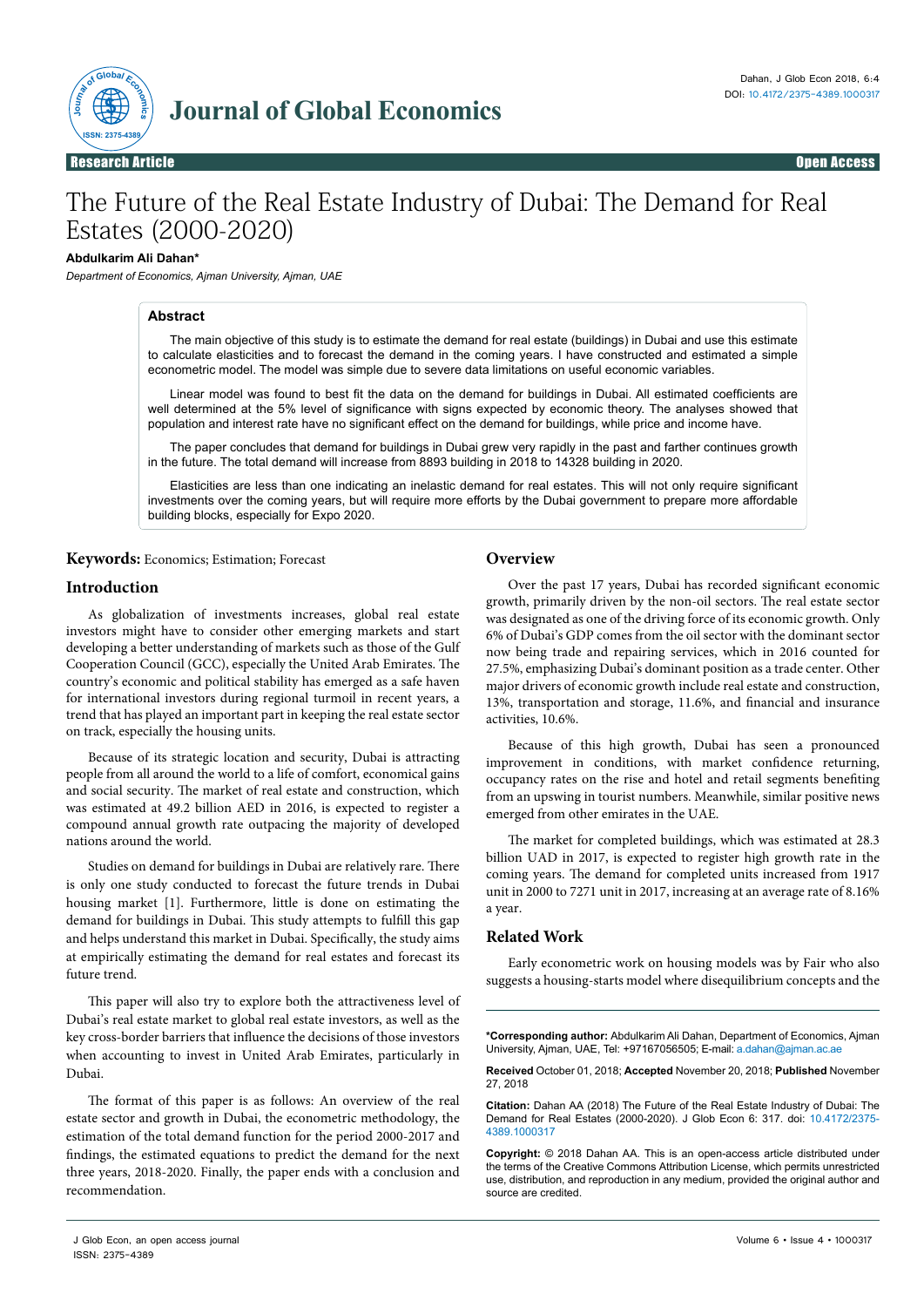mortgage market-a very important determinant of U.S. construction at the time-can influence the housing cycle. Interestingly, he identifies asymmetric effects as being potentially important in explaining variations in prices and volumes in the housing market [2,3].

In his study, A Joint Model of Tenure Choice and Demand for Housing in the City of Karachi, Nuzhat Ahmad estimated a joint model of tenure choice and demand for housing for the city of Karachi, Pakistan, using a two-stage estimation procedure, which included permanent income and demographic variables in the analysis [4]. He concluded that, ownership rates are high in Karachi and ownership is more likely with increases in permanent income, age, household size and residence in the unauthorized areas. Permanent income, transitory income, age and education of the head significantly affect the consumption of housing both for renter and owner households.

Ermisch et al. in their study, The Price Elasticity of Housing Demand in Britain: Issues of Sample Selection have estimated the price and income elasticities of housing demand for six British conurbations [5]. The estimates are derived from a hedonic house price equation. The price elasticity estimates are found to be robust with respect to alternative specifications and corrections for sample selection bias. They concluded that, the price elasticity of housing demand is an important parameter for the assessment of the effects of policy changes.

Hansen et al. in their study entitled "The Income Elasticity of Demand for Housing: Evidence from Concentration Curves" have applied techniques developed in the literature on income and consumption distribution to estimate income elasticities of housing demand [6].

Federico Perali and Chavas in a study titled "Estimation of Censored Demand Equations from Large Cross-Section Data" developed an econometric methodology to estimate a system of censored demand equations using a large cross-section data from Colombian urban households [7,8].

To identify the impact of social interactions, Ioannides and Zabel estimated a model of housing demand with neighborhood effects [9]. They found evidence of both endogenous and contextual neighborhood effects. They reported two alternative sets of estimates for neighborhood effects that differ in terms of the instruments they use for estimating the model. When the endogenous neighborhood effect is large, the respective contextual effects are weak, and vice versa. They found that elasticity of housing demand with respect to the mean of the neighbors' housing demands (the endogenous effect) ranges from 0.19 to 0.66 and is generally very significant. The contextual effects are also very significant. A key such effect, the elasticity with respect to the mean of neighbors' permanent incomes ranges from 0.17 to 0.54.

In their study in Berger-Thomson and Ellis modeled the housing markets in Australia, the United States, the United Kingdom and Canada using a structural three-stage least squares system [10]. They related the variations in the housing sector's cyclicality and sensitivity to variation movements in the interest rates and said it is possible that construction lags generate intrinsic cyclicality in this sector. They concluded that although the housing sector is generally considered to be more interest-sensitive than the economy as a whole, the degree of this sensitivity seems to vary between countries and through time.

Mark et al. in their study "A Cross-Section Analysis of the Income Elasticity of Housing Demand in Spain" estimated the income elasticity of the demand for housing in Spain based on the cross-section of prices and income in fifty Spanish provinces from 1996 to 2002 [11-13]. In comparison to long-run equilibrium models fitted with time-series data, their results showed a much weaker role of income growth as a vehicle for house price increases in the long run. According to their estimates, the rate of growth of house prices in Spain between 1998 and 2003 points to a real estate bubble with prices above the long term equilibrium level [14,15].

Raya et al. in their study "Price and income elasticities of demand for housing characteristics in the city of Barcelona" have used the information of properties appraised in the city of Barcelona (1998- 2001) to estimate price and income elasticities of demand for housing characteristics [16,17]. They employed a two-stage approach to estimate hedonic price equations for different districts. They concluded that, by knowing the price, cross and income elasticities of housing characteristics they can make policy recommendations about the type of housing units, which are the most desirable to be subsidized.

Attanasio et al. in their study "Modelling the Demand for Housing over the Lifecycle, in the UK" have presented a life-cycle model [18]. Simulations of their model shows how sensitive individual demand for housing is to the parameters of the house price process, and the income process, and also to the tightness of mortgage related borrowing constraints. The level of house prices and earnings have marked effects on behavior. When incomes go up the demand for housing shows the expected increase. More surprisingly, when the price of housing (i.e. of houses and flats) goes up, this leads to a fall in demand for houses, but to an increase in the demand for flats [19].

Patrick et al. in their study "A Dynamic Model of Housing Demand" have used data from the Panel Study of Income Dynamics (PSID) they specify, estimate and simulate a dynamic structural model of housing demand [20]. Their model generalizes previous applied econometric work by incorporating realistic features of the housing market including non-convex adjustment costs from buying and selling a home, credit constraints from minimum down payment requirements and uncertainty about the evolution of incomes and home prices. They argued that these features are critical for capturing salient features of housing demand observed in the PSID [21-23].

Another study titled "A Dynamic Model of Demand for Houses and Neighborhoods" by Patrick Bayer et al. was conducted [24]. The study developed a dynamic model of neighborhood choice along with a computationally light multi-step estimator. The proposed empirical framework captures observed and unobserved preference heterogeneity across households and locations in a flexible way. The authors estimated the model using a newly assembled data set that matches demographic information from mortgage applications to the universe of housing transactions in the San Francisco Bay Area from 1994 to 2004 [25]. The results provide the first estimates of the marginal willingness to pay for several non-marketed amenities-neighborhood air pollution, violent crime, and racial composition in a dynamic framework. Comparing these estimates with those from a static version of the model highlights several important biases that arise when dynamic considerations are ignored.

# **Research Methodology**

The distributed lag and the stock of adjustment theory of demand will be adopted in this section. This model will be adopted because it allows for distinguishing short and long run effects (elasticities) of changes in income, price, and other explanatory variables on the demand for housing.

Stock of adjustment theory assumes that at price  $P_t$  and income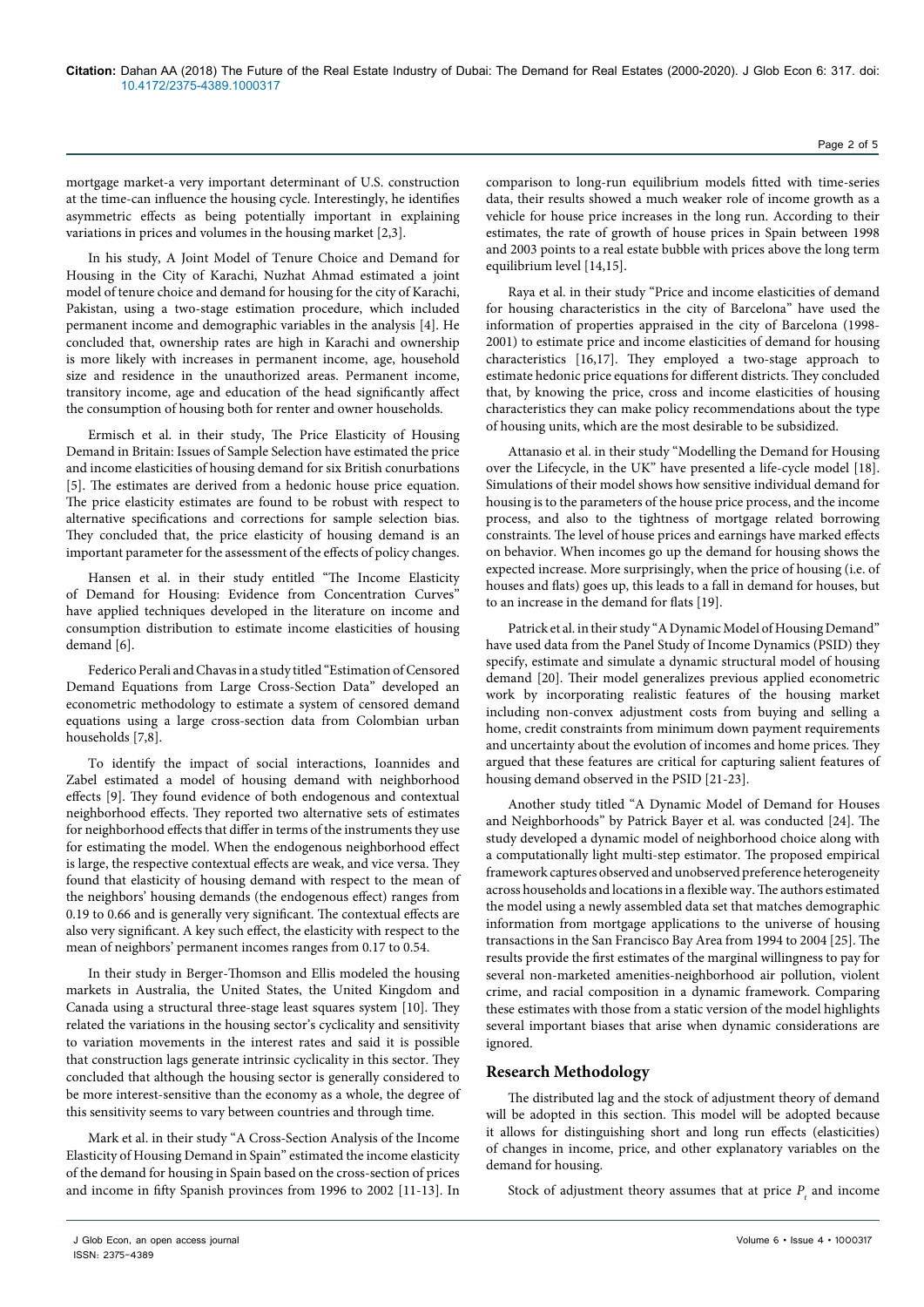*Y<sub>t</sub>* the consumer has a desired level of consumption  $Q^*_{t}$  but the actual change in consumption  $Q_t$ - $Q_{t-1}$  is proportional to the difference between the desired consumption  $Q_{t}^*$  and  $Q_{t\text{-}l}$ :

$$
Q_t^* = B_0 + B_1 Y_t + B_2 P_t + U_t
$$
 (1)

$$
Q_{t} - Q_{t-1} = s \left( Q_{t}^{*} - Q_{t-1} \right)
$$
\n(2)

Where: 0<s <1 the speed of adjustment By substituting eqn.  $(1)$  in eqn.  $(2)$ , we have:

$$
Q_t - Q_{t-1} = s (B_0 + B_1 Y_t + B_2 P_t + U_t - Q_{t-1})
$$
\n(3)

By arranging eqn. (3), we get:

$$
Q_{i} = sB_{0} + sB_{1}Y_{i} + sB_{2}P_{i} + (1 - s)Q_{i-1} + sU_{i}
$$
\n<sup>(4)</sup>

$$
Q_{i} = a_{0} + a_{1}Y_{t} + a_{2}P_{t} + a_{3}Q_{t-1} + e_{t}
$$
\n<sup>(5)</sup>

Where:  $a_0 = sB_0$  (6)

$$
a_1 = sB_1 \tag{7}
$$

$$
a_2 = sB_2 \tag{8}
$$

$$
a_3 = (1 - s) \tag{9}
$$

$$
e_t = sU_t \tag{10}
$$

The model also can be formulated in logarithms as:

$$
\ln Q_t = a_0 + a_1 \ln Y_t + a_2 \ln P_t + a_3 \ln Q_{t-1} + e_t \tag{11}
$$

Where  $a_{i}$  and  $a_{i}$  denote elasticities in the short run.

When this model is not appropriate or is statistically insignificant, the following regression model will be used instead:

$$
Q_t = f(Y_t, P_t, X_t) + e_t \tag{12}
$$

Where:

*Q*<sub>p</sub> Demand for real estates (buildings)

*Y*<sub>-</sub>Income (GDP) per capita

*P*<sub>=</sub>Average Price per building

*X*<sub>-</sub>Any other variable affecting the demand for housing

 $e_t$ = Error term.

In this model, the most variables that could influence real estate's demand, as discussed by many researchers, are own price, a measure of economic activity, interest rate, and population. The variables that may affect the demand should be selected and the final model will be reached after eliminating the unimportant and insignificant variables.

Due to data limitation, time series representing the period 2000 to 2017 were utilized in this study [26]. The data for GDP per capita, at constant prices, number of completed buildings, average price per building, interest rate, and population are obtained from the Dubai Statistics Center.

# **Model Estimation and Findings**

Simple log model was found to best fit the data available and in an attempt to see the effect of other variables like population, and interest rate, below equation was estimated first but result showed that multicollinearity exists among these variables; therefore they were dropped from the analysis.

After correcting for the autocorrelation problem, the equation was re-estimated using income per capita, average price, and lag demand, as shown in equation below.

$$
Log Q_t = 2.861 + 0.85 \log gdp(Y) - 0.67 \log \text{Price}(P) + 0.674 \log Q_{t-1}
$$
 (13)

$$
(1.1) \t(2.7) \t(-2.9) \t(4.6)
$$

$$
R^2 = 0.74, DW = 1.94, (2000 - 2017)
$$
\n<sup>(14)</sup>

Although, the value of  $\mathbb{R}^2$  is quite low, the estimated equation shows that these variables explain about 74 % of the variation in the demand for real estates. The value of the D-W statistic is acceptable and all estimated coefficients have the signs expected by economic theory, with *t* statistics in parenthesis, and well determined at the 5% level of significance except the intercept nevertheless; it was kept in the estimated equation for conceptual completeness [27,28].

Overall, the model fits and explains real estates' demand satisfactorily and indicates that, beside gross domestic product and price, there are some other factors that might affect the demand for real estates in Dubai. The preferred solution to this problem is first, to increase the number of data periods and second, to include the missing variables in the model by introducing auxillary variables. Actual and fitted demand are shown in Figure 1.

# **Forecasting Techniques and Methodology**

To forecast the demand for real estates in Dubai, individual variables (gross domestic product and price) should be analyzed and their trends for the future should be forecasted first. This forecast will be made based on the above estimated regression equation using the historical data from year 2000 to year 2017. Using the forecast of individual variables, the demand will be forecasted for the period of 2018-2020.

The projection methodology employed in this study is very



Page 3 of 5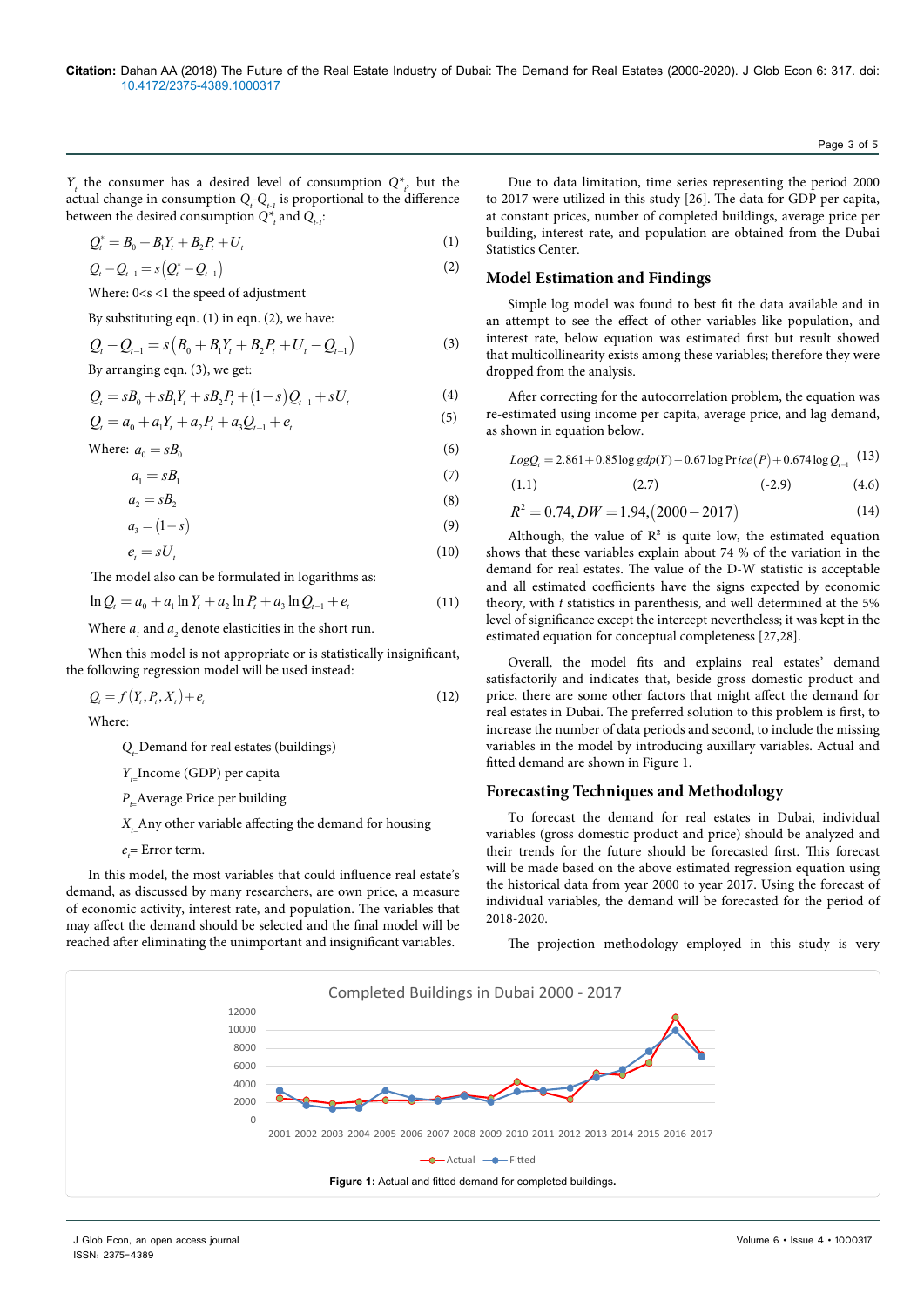Page 4 of 5

| Year | <b>First scenario</b><br>GDP per capita<br>g=(-1.98%) | <b>Second scenario</b><br>GDP per capita<br>g=10.5 % (2017-2020) | <b>First scenario</b><br>Average price per building<br>q=(-15.3%) |
|------|-------------------------------------------------------|------------------------------------------------------------------|-------------------------------------------------------------------|
| 2018 | 134160                                                | 149968                                                           | 2254313                                                           |
| 2019 | 131504                                                | 162565                                                           | 1909403                                                           |
| 2020 | 128900                                                | 177846                                                           | 1617264                                                           |

**Table 1:** Projection of the independent variables, 2018-2020.

| Year | <b>First scenario</b><br><b>Number of completed buildings</b> | Second scenario<br><b>Number of completed buildings</b> |
|------|---------------------------------------------------------------|---------------------------------------------------------|
| 2018 | 8893                                                          | 9701                                                    |
| 2019 | 11170                                                         | 14186                                                   |
| 2020 | 14328                                                         | 22026                                                   |



simplistic in that projections are basically driven by scenarios for income growth rate and price growth rate. Given scenarios for these variables, the future demand will be forecasted.

The first scenario examined in this study, assumes that per capita GDP and average price per building will continue to grow to the year 2020, at 2010-2016 average annual growth rates.

On the other hand, the second scenario examined is of a high growth rate of per capita GDP because of hosting Expo 2020, which is likely to attract substantial foreign investment into the UAE, and will build upon Dubai's core economic sectors of financial services, construction, tourism, and hospitality. This growth rate is due to the expected potential impact of the World Expo on Dubai. Dubai Expo 2020 is likely to boost Dubai's economic growth to an average 6.4 percent a year from 2014 to 2016 and potentially to 10.5 percent by 2020 [29]. These figures are calculated based on the total spending by the Dubai government, participants, visitors, and general commercial activities related to the event. All growth rates are calculated based on equation (15), and the projected values are presented in Table 1.

$$
X_{2016} = X_{2010} \left(1 + g\right)^n \tag{15}
$$
  
Where:-

*X*=The value of the variable

- *G*= Growth rate
- *n*= Number of periods.

Given scenarios for those variables, the projected demands for housing are shown in Table 2 and Figure 2 respectively.

# **Conclusion**

The results of this research conclude that, the real estate's demand in Dubai grew very rapidly during the last seventeen years, and this growth is expected to grow farther in the coming years. The demand for buildings is projected to increase during the projected periods. The total demand will increase from 8893 building in 2018 to 14328 building in 2020, according to the first scenario, while the demand, according to the second scenario, will increase from 9701 building in 2018 to 22026 building in 2020, respectively.

The analysis showed that, GDP and price elasticities are less than one indicating an inelastic demand for real estates with elasticities of (0.85) and (-0.67), respectively. The result of this analysis suggests that, demand for real estates will keep growing further in the coming years and more investments, in this sector, are needed to meet that demand. Further, policy makers should expect further strains on government's budgets to prepare more affordable building blocks and services, especially for Expo 2020.

#### **References**

- 1. Dahan AA (1996) Economic Analysis of Energy Consumption in Yemen. University of Arizona, Tucson, USA.
- 2. [Fair RC \(1972\) Disequilibrium in Housing Models. J Financ 27: 207-221.](https://doi.org/10.1111/j.1540-6261.1972.tb00955.x)
- 3. [Fair RC, Jaffee DM \(1972\) Methods of Estimation for Markets in Disequilibrium.](https://www.jstor.org/stable/1913181)  [Econometrica 40: 497-514.](https://www.jstor.org/stable/1913181)
- 4. [Ahmad N \(1994\) A Joint Model of Tenure Choice and Demand for Housing in](https://doi.org/10.1080%2F00420989420081581)  [the City of Karachi. Urban Studies, 31: 1691-1706.](https://doi.org/10.1080%2F00420989420081581)
- 5. [Ermisch JF, Findlay J, Gibb K \(1996\) The Price Elasticity of Housing Demand](https://www.infona.pl/resource/bwmeta1.element.elsevier-ea31073f-db17-3125-a0fb-204d597b0d10)  [in Britain: Issues of Sample Selection. J Hous Econ 5: 64-86.](https://www.infona.pl/resource/bwmeta1.element.elsevier-ea31073f-db17-3125-a0fb-204d597b0d10)